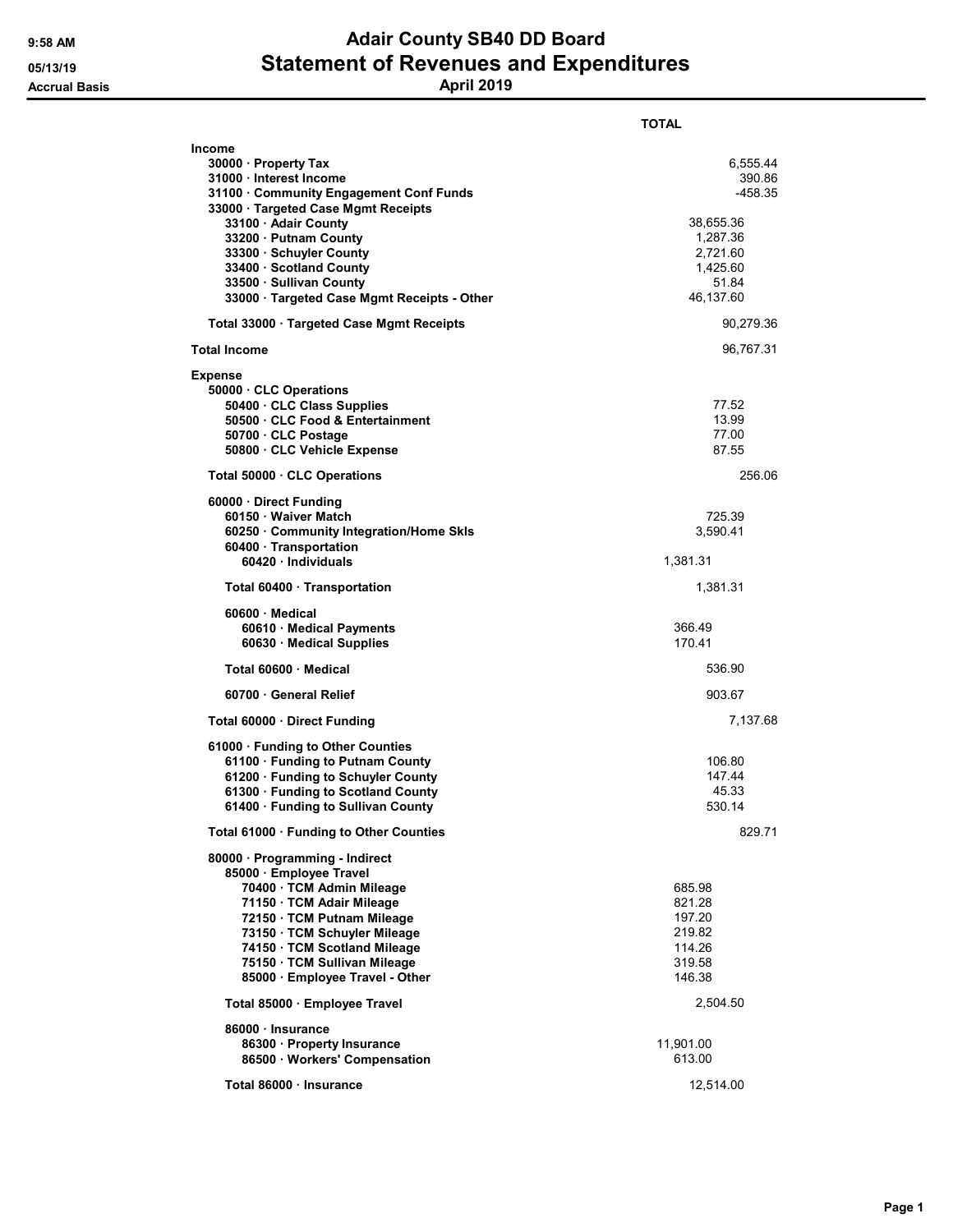## 9:58 AM **Adair County SB40 DD Board** 05/13/19 **Statement of Revenues and Expenditures** Accrual Basis April 2019

|                                                                                                                                                                                                                                                                                                                                       | <b>TOTAL</b>                                                                                                          |
|---------------------------------------------------------------------------------------------------------------------------------------------------------------------------------------------------------------------------------------------------------------------------------------------------------------------------------------|-----------------------------------------------------------------------------------------------------------------------|
| 87000 Office Expenses<br>87100 · Office Supplies<br>87110 Office Supplies-Country Club<br>87120 Office Supplies-McPherson                                                                                                                                                                                                             | 87.23<br>1,017.83                                                                                                     |
|                                                                                                                                                                                                                                                                                                                                       | 1,105.06                                                                                                              |
| Total 87100 · Office Supplies                                                                                                                                                                                                                                                                                                         |                                                                                                                       |
| 87200 · Postage<br>87210 · Postage-General<br>87220 · Postage-TCM                                                                                                                                                                                                                                                                     | 69.15<br>119.40                                                                                                       |
| Total 87200 · Postage                                                                                                                                                                                                                                                                                                                 | 188.55                                                                                                                |
| 87300 · Advertising/Marketing<br>87320 · Advertising-McPherson<br>87300 · Advertising/Marketing - Other                                                                                                                                                                                                                               | 111.14<br>300.00                                                                                                      |
| Total 87300 · Advertising/Marketing                                                                                                                                                                                                                                                                                                   | 411.14                                                                                                                |
| 87400 Copier<br>87410 · Copier-Country Club<br>87420 · Copier-McPherson                                                                                                                                                                                                                                                               | 541.20<br>917.56                                                                                                      |
| Total 87400 · Copier                                                                                                                                                                                                                                                                                                                  | 1,458.76                                                                                                              |
| 87450 · Employee Retention/Appreciation<br>87700 · Building Maintenance<br>87710 · Janitorial<br>87711 · Janitorial-Country Club<br>87712 Janitorial-McPherson                                                                                                                                                                        | 505.00<br>232.50<br>909.94                                                                                            |
| Total 87710 Janitorial                                                                                                                                                                                                                                                                                                                | 1,142.44                                                                                                              |
| 87700 Building Maintenance - Other                                                                                                                                                                                                                                                                                                    | 185.00                                                                                                                |
| Total 87700 · Building Maintenance                                                                                                                                                                                                                                                                                                    | 1,327.44                                                                                                              |
|                                                                                                                                                                                                                                                                                                                                       |                                                                                                                       |
| 87800 · Software & Technology<br>87820 Soft & Tech-McPherson<br>87800 · Software & Technology - Other                                                                                                                                                                                                                                 | 175.54<br>5,855.00                                                                                                    |
| Total 87800 · Software & Technology                                                                                                                                                                                                                                                                                                   | 6,030.54                                                                                                              |
| Total 87000 · Office Expenses                                                                                                                                                                                                                                                                                                         | 11,026.49                                                                                                             |
| 87500 · Personnel<br>51000 CLC Personnel<br>51100 · CLC Center Salary Expense                                                                                                                                                                                                                                                         | 5,437.32                                                                                                              |
| Total 51000 · CLC Personnel                                                                                                                                                                                                                                                                                                           | 5,437.32                                                                                                              |
| 66000 · Payroll Expenses<br>66500 · Salary Sick<br>66700 · Salary Vacation<br>66000 · Payroll Expenses - Other                                                                                                                                                                                                                        | 1,251.61<br>2,897.08<br>5,341.28                                                                                      |
| Total 66000 · Payroll Expenses                                                                                                                                                                                                                                                                                                        | 9,489.97                                                                                                              |
| 70300 · TCM Admin Salary<br>71110 TCM Adair Salary Expense<br>71115 · TCM Adair Overtime<br>72110 · TCM Putnam Salary Expense<br>73110 · TCM Schuyler Salary Expense<br>74110 · TCM Scotland Salary Expense<br>75110 · TCM Sullivan Salary Expense<br>87510 · Salary Expense<br>87540 · Employee Benefits<br>87550 · Unemployment Tax | 9,937.16<br>25,338.00<br>215.83<br>1,444.75<br>3,132.17<br>1,327.05<br>2,335.80<br>12,627.92<br>21,232.68<br>1,070.99 |
| Total 87500 · Personnel                                                                                                                                                                                                                                                                                                               | 93,589.64                                                                                                             |